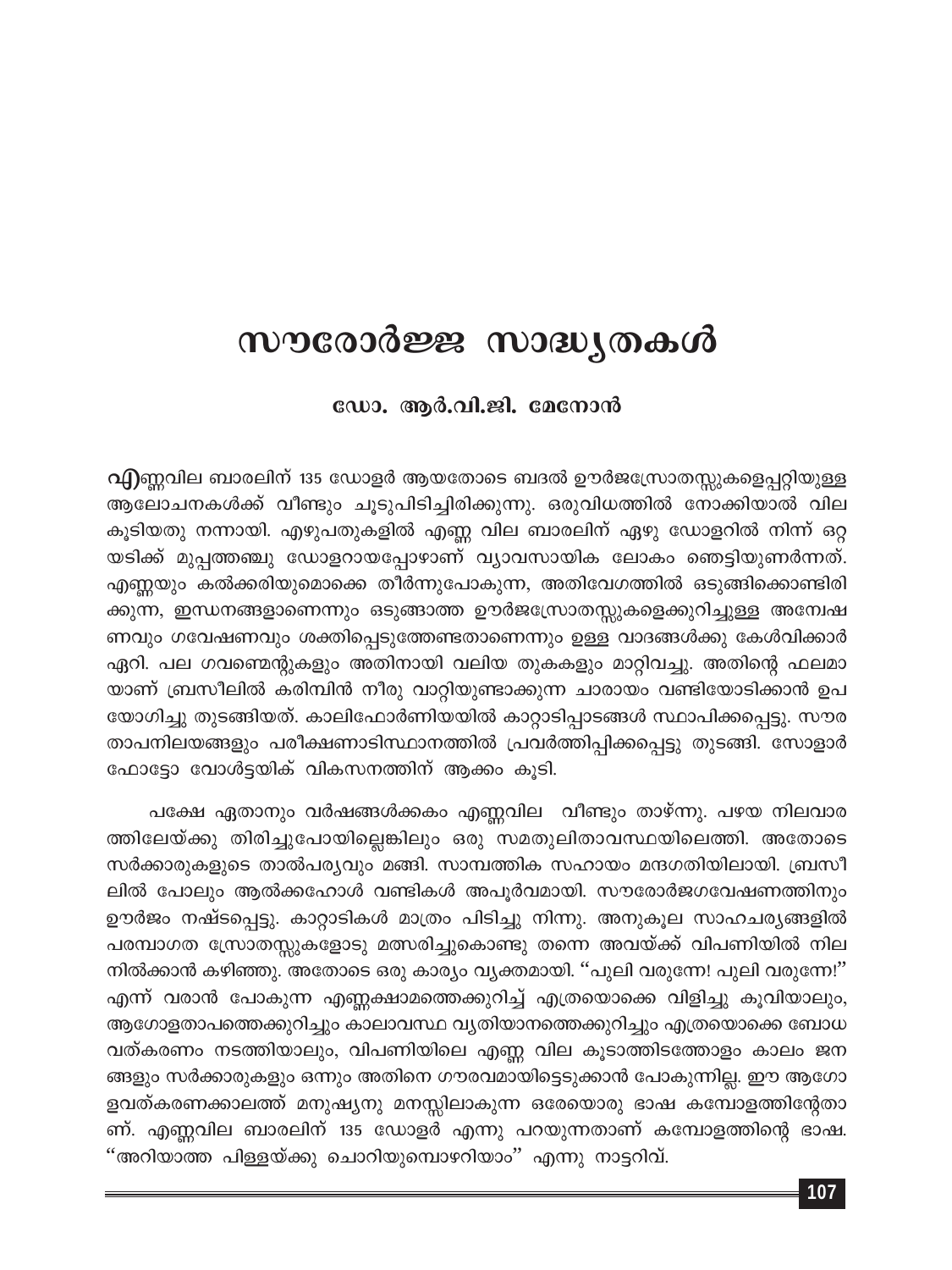#### സൂര്യനാണു താരം

വിശാലമായ അർത്ഥത്തിൽ കാറ്റും മഴയും വെള്ളച്ചാട്ടങ്ങളും സസ്യസമ്പത്തും അവ യുടെ അവശിഷ്ടങ്ങളും എല്ലാം സൗരോർജത്തെ നേരിട്ട് ഉപയോഗപ്പെടുത്തുന്ന സാങ്കേ തികവിദൃകളെയാണ് സൗരോർജ സാങ്കേതിക വിദൃകളായി ഇവിടെ വിവക്ഷിക്കുന്നത്. അവ അടിസ്ഥാനപരമായി രണ്ടുതരമുണ്ട്. സൂര്യന്റെ ചൂട് ഉപയോഗിക്കുന്നവയും (സോ ളാർ തെർമൽ), സൂര്യപ്രകാശത്തെ നേരിട്ടു വൈദ്യുതിയാക്കി മാറ്റുന്നവയും (ഫോട്ടോ വോൾട്ടയിക്). ഇതു രണ്ടും കൂടാതെ സൂര്യപ്രകാശമുപയോഗിച്ച് വെള്ളത്തിലെ ഹൈഡ്ര ജനെ വേർപെടുത്തിയെടുക്കുന്ന മൂന്നാമതൊരു സാങ്കേതിക വിദ്യകൂടി ഉണ്ടെങ്കിലും അതിപ്പോഴും ശൈശവ ദശയിലാണ്. ആദ്യത്തെ രണ്ടു രീതികളും വളരെയേറെ വിക സിതമായിക്കഴിഞ്ഞു.

ഭൂമണ്ഡലത്തിൽ പതിക്കുന്ന സൗരോർജത്തിന്റെ അളവ് ചതുരശ്രമീറ്ററിന് 1.366 കിലോ വാട്ട് എന്ന തോതിലത്രേ. അന്തരീക്ഷത്തിലൂടെ കടന്ന് ഭൂതലത്തിലെത്തുമ്പോൾ പല വിധ വാതകങ്ങളാലും ബാഷ്പങ്ങളാലും പൊടിപടലങ്ങളാലും ആഗിരണം ചെയ്യപ്പെട്ടും ചിന്നിച്ചിതറിയും അത് ചതുരശ്ര മീറ്ററിന് ഒരു കിലോവാട്ടായി നേർത്തുവരും. ഉഷ്ണമേ ഖലാ പ്രദേശത്ത് നട്ടുച്ചയ്ക്കു സൂര്യൻ തലയ്ക്കു മുകളിൽ വരുമ്പോൾ ഇതാണ് സൗരോർജ ത്തിന്റെ ശക്തി. ഓർക്കാൻ എളുപ്പം. ചതുരശ്രമീറ്ററിന് 1 കിലോ വാട്ട്. ചതുരശ്രകിലോ മീറ്ററിന് ദശലക്ഷം കിലോവാട്ട്; ആയിരം മെഗാവാട്ട്. മൊത്തം ഭൂമിയുടെ വിസ്തീർണ്ണം നോക്കുമ്പോൾ ഇത് അതിഭീമമായ ഒരു സ്രോതസ്സാണ്. ഇന്നു മാനവരാശി മൊത്തം ഉപ യോഗിക്കുന്നതിന്റെ പന്തീരായിരം മടങ്ങു വരും ഇത്. ഇതിന്റെ വളരെ വളരെ ചെറിയ ഒരു ഭാഗം മാത്രമേ നമുക്കു പ്രയോജനപ്പെടുത്താനാകൂ എന്നു സമ്മതിച്ചാൽപോലും നമ്മുടെ സകലവിധ ഊർജാവശ്യങ്ങളും നിറവേറ്റാൻ ഇതു മതിയാകും എന്ന് ഈ കണക്കു കാണിക്കുന്നു.

അതേ സമയം തന്നെ, ഒരു ചതുരശ്രമീറ്ററിന് ഒരു കിലോവാട്ട് എന്നത് താരതമ്യേന കുറഞ്ഞ ഒരു ഊർജ സാന്ദ്രതയെ കുറിക്കുന്നു എന്നതും സമ്മതിച്ചേ തീരൂ. അതിന്റെ പത്തുശതമാനം നമുക്കു വൈദ്യുതിയാക്കി മാറ്റാം എന്നു സങ്കൽപിച്ചാൽ, ഒരു കിലോ വാട്ടു ശേഷിയിൽ വൈദ്യുതി ഉത്പാദിപ്പിക്കാൻ 10 ച.മീ. സ്ഥലം വേണ്ടി വരും. ഒരു മെഗാവാട്ടിന് ഒരു ഹെക്ടർ സ്ഥലം. ആയിരം മെഗാവാട്ടുശേഷിയുള്ള ഒരു സൂപ്പർ തെർമൽ സ്റ്റേഷന്റെയോ അണുശക്തി നിലയത്തിന്റെയോ തുല്യമായ ശേഷിക്ക് ആയിരം ഹെക്ടർ അഥവാ 10 ച.കി.മീ. സ്ഥലം വേണ്ടി വരും. തീർച്ചയായും ഇതൊരു പരിമിതി ആണ്. എന്നാൽ 780 മെ.വാ. ശേഷിയുള്ള ഇടുക്കി ജലവൈദ്യുതി നിലയം 60 ച.കി.മീ വനം വെള്ളത്തിൽ മുക്കിയിട്ടുണ്ടെന്നും ഒരു സൂപ്പർ തെർമൽ കൽക്കരി നിലയത്തെ പ്രവർത്തി പ്പിക്കാനാവശ്യമായ ഇന്ധനം ഖനനം ചെയ്യാനും കടത്താനുമായി അനേകം ചതുരശ്ര കിലോമീറ്റർ സ്ഥലം നശിപ്പിക്കപ്പെടുന്നുവെന്നും കൂടി പറഞ്ഞാലേ ഈ താരതമ്യം പൂർണമാവൂ. ആണവ ഇന്ധനം ഖനനം ചെയ്യാനും ആണവാവശിഷ്ടങ്ങൾ സംസ്കരി ക്കാനുമായി വേണ്ടിവരുന്ന സ്ഥലത്തിന്റെ അളവും ചെറുതല്ല. സൗരോർജം ആവാഹി ച്ചെടുക്കാനായി മേൽക്കൂരകളും, പുറമ്പോക്കും, തരിശുഭൂമിയും, മരുപ്പരപ്പുകളും, ജലാ ശയ ഉപരിതലവും വിനിയോഗിക്കാം എന്ന സാദ്ധ്യതയും ആകർഷകമാണ്.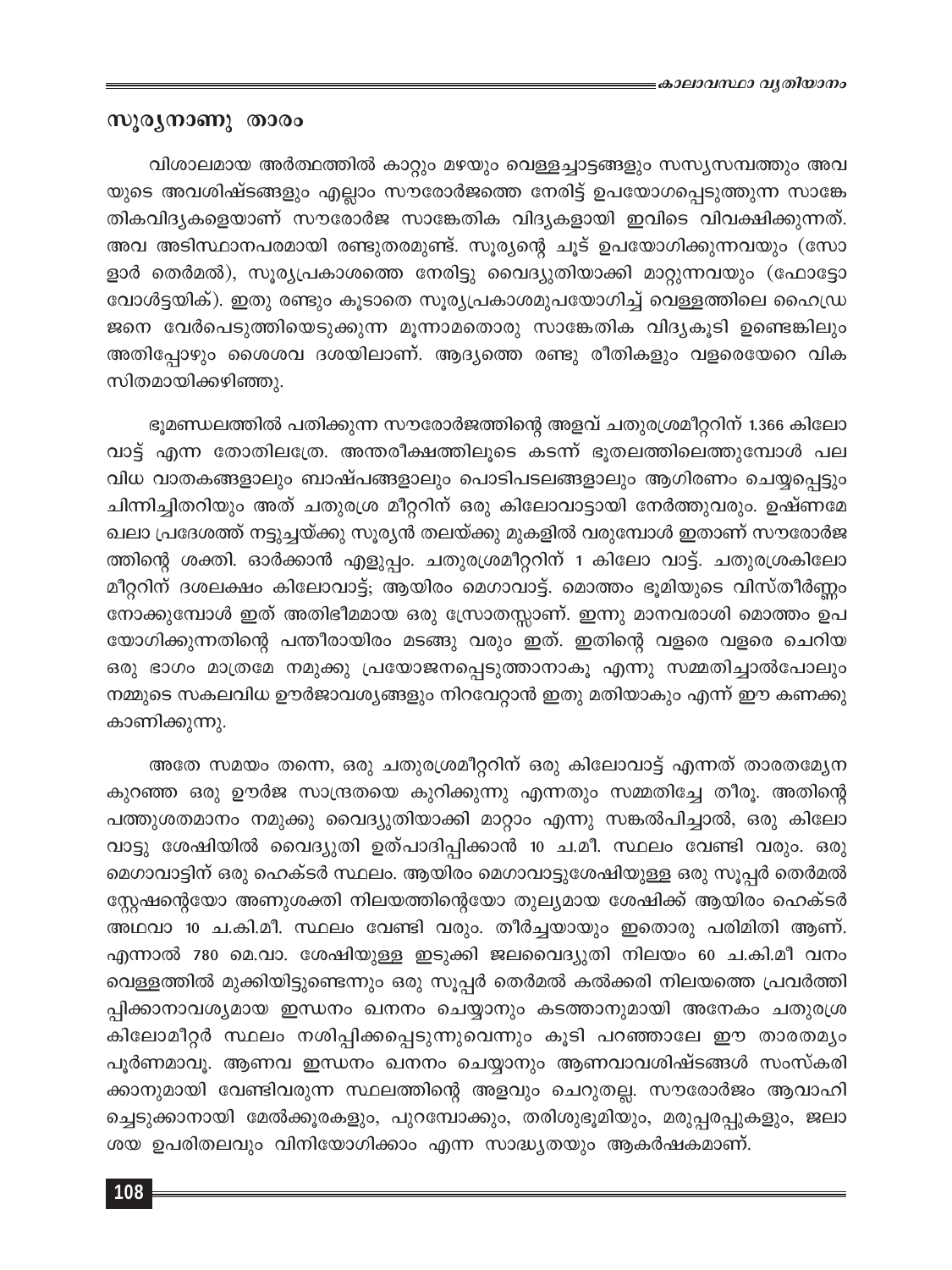പക്ഷേ സൗരോർജത്തിന്റെ മറ്റൊരു പരാധീനത ഗുരുതരം തന്നെയാണ്. പാതിസ മയം (രാത്രി) അതു ലഭ്യമല്ലെന്നു മാത്രമല്ല, രാവിലെയും വൈകുന്നേരവും അതിന്റെ സാന്ദ്രത കുറയുകയും ചെയ്യും. പ്രതികൂല കാലാവസ്ഥയാണ് മറ്റൊരു പ്രശ്നം. അതു കൊണ്ട് തിരുവനന്തപുരം പോലെ ഭൂമദ്ധ്യരേഖയോടടുത്തു കിടക്കുന്ന ഒരു പ്രദേശത്തു പോലും ഒരു വർഷത്തിൽ കിട്ടുന്ന മൊത്തം സൗരോർജം ചതുരശ്ര കിലോമീറ്ററിൽ ഏതാണ്ട് 1800 കിലോവാട്ട് മണിക്കൂർ (6480 മെഗാ ജൂൾ) മാത്രമേ വരൂ. അതിന്റെ പത്തു ശതമാനം ക്ഷമത കണക്കു കൂട്ടിയാൽ ഒരു ചതുരശ്രമീറ്ററിൽ നിന്ന് ഒരു വർഷത്തിൽ മൊത്തം കിട്ടാവുന്നത് 180 kwh. ഒരു ശരാശരി മധ്യവർഗ വീട്ടിൽ മാസം 120 യൂണിറ്റിനു വൈദ്യുതി (ആണ്ടിൽ 1440 kwh) ആവശ്യമുണ്ടെന്നു കണക്കാക്കിയാൽ അതിനായി ഒരു ക്കേണ്ടത് ഏതാണ്ട് പത്തു ചതുരശ്രമീറ്റർ വിസ്തൃതിയിലുള്ള സൗരോർജ പാനലുകൾ ആയിരിക്കും. അതുമാത്രം പോരാ. പകൽ ഉത്പാദിപ്പിക്കുന്ന ഈ വൈദ്യുതി ശേഖരിച്ചു വച്ച് രാത്രി ആവശ്യത്തിനു ലഭ്യമാക്കാനായി ബാറ്ററിയും ഇൻവർട്ടറും മറ്റ് അനുസാരി കളും വേണ്ടിവരും. ഇതിന്റെയൊക്കെ ചെലവും സൗരോർജ വൈദ്യുതിയുടെ അക്കൗ ണ്ടിൽ തന്നെ ചേർക്കണമല്ലോ.

ഇതിന്റെയെല്ലാം അടിസ്ഥാനം സോളാർ ഫോട്ടോ വോൾട്ടയിക് പാനൽ എന്ന ഉപ കരണം ആണ്. ഒരു നൂറ്റാണ്ട് മുമ്പ് ആൽബർട്ട് ഐൻസ്റ്റൈൻ വിശദീകരിച്ച ഫോട്ടോ വോൾട്ടയിക് ഇഫക്ട് ആണ് ഇതിന് അടിസ്ഥാനമായ പ്രതിഭാസം. അതിന്റെ സാങ്കേതി കതകളിലേയ്ക്കു കടക്കാതെ സൗരോർജത്തെ നേരിട്ടു വൈദ്യുതിയാക്കി മാറ്റുന്ന മാന്ത്രി കപ്രതിഭാസമാണത് എന്നു പറയാം. വൈദ്യുതിയുത്പാദനത്തിന് ഇതിനേക്കാൾ മനോ ഹരമായ ഒരു വില നമുക്ക് ആലോചിക്കാൻ പോലും കഴിയില്ല. ഈ സാങ്കേതിക വിദ്യ വ്യാവസായികാടിസ്ഥാനത്തിൽ വികസിപ്പിച്ചെടുത്തിട്ടും ഏതാണ്ട് അര നൂറ്റാണ്ടായി. പക്ഷേ അതിന്റെ ഉയർന്ന ചെലവാണ് തടസ്സം. ആയിരത്തിതൊള്ളായിരത്തി അറുപതുകളിൽ ഒരു വാട്ട് (Watt) ശേഷിയിൽ വൈദ്യുതി ഉത്പാദിപ്പിക്കാൻ വേണ്ട PV (ഫോട്ടോ വോൾട്ട യിക്) സെല്ലിന്റെ വില ഏതാണ്ട് 100 ഡോളർ ആയിരുന്നു. ബഹിരാകാശരംഗത്തും മറ്റുമായി അതിന്റെ ഉപയോഗം കൂട്ടിയപ്പോൾ ഉത്പാദനവും വർദ്ധിച്ചു. അതിന്റെ ഫലമായി ചെലവും കുറഞ്ഞു. വാട്ടിന് 20 ഡോളറോളമായി. എൺപതുകളിൽ വീണ്ടും സാങ്കേതിക വിദ്യ യിലെ മുന്നേറ്റംകൊണ്ട് ചെലവു കുറഞ്ഞ് അതു 10 ഡോളറായി. പിന്നെ 5 ഡോളറായി. ഈ രീതിയിൽ ചെലവു കുറഞ്ഞു വന്നാൽ താമസിയാതെ അത് 1/Watt (വാട്ടിന് ഒരു ഡോളർ) എന്ന മാജിക്ക് നമ്പറിൽ എത്തുമെന്നും അതോടെ സാമ്പ്രദായിക വൈദ്യുതി യുത്പാദന മാർഗങ്ങളോട് കിടപിടിക്കാനാവുമെന്നുമായിരുന്നു പൊതുവായുള്ള പ്രതീ ക്ഷ. പക്ഷേ പലകാരണങ്ങൾ കൊണ്ടും PV സെല്ലിന്റെ വില \$3.50/Watt എന്ന തല ത്തിൽ തട്ടി നിന്നുപോയി. കുറേക്കാലമായി അത് അവിടെത്തന്നെ നിൽക്കയായിരുന്നു. സൗരവൈദ്യുതി എന്ന വാഗ്ദാനം കൈയെത്താ ദൂരത്തിലും.

എന്നാൽ 2007 ലെ ഒരു പക്ഷേ ഏറ്റവും നല്ല വാർത്ത എന്നു പറയട്ടെ, ഡിസംബ റിൽ \$1/Watt എന്ന സ്വപ്ന വിലയ്ക്ക് സൗരപാനലുകൾ വിപണിയിലെത്തി. അമേരിക്ക യിലെ നാനോ സോളാർ എന്ന കമ്പനിയാണ് അസാദ്ധ്യം എന്നു പലരും വിധിയെഴുതി യിരുന്നു, പക്ഷേ സൗരോർജ പ്രേമികൾ ആകാംക്ഷയോടെ ഉറ്റു നോക്കിക്കൊണ്ടിരുന്ന ഈ കുതിച്ചുചാട്ടം നടത്തിയിരിക്കുന്നത്. മറ്റു പല ഗവേഷകരും സൗരസെല്ലിന്റെ ദക്ഷക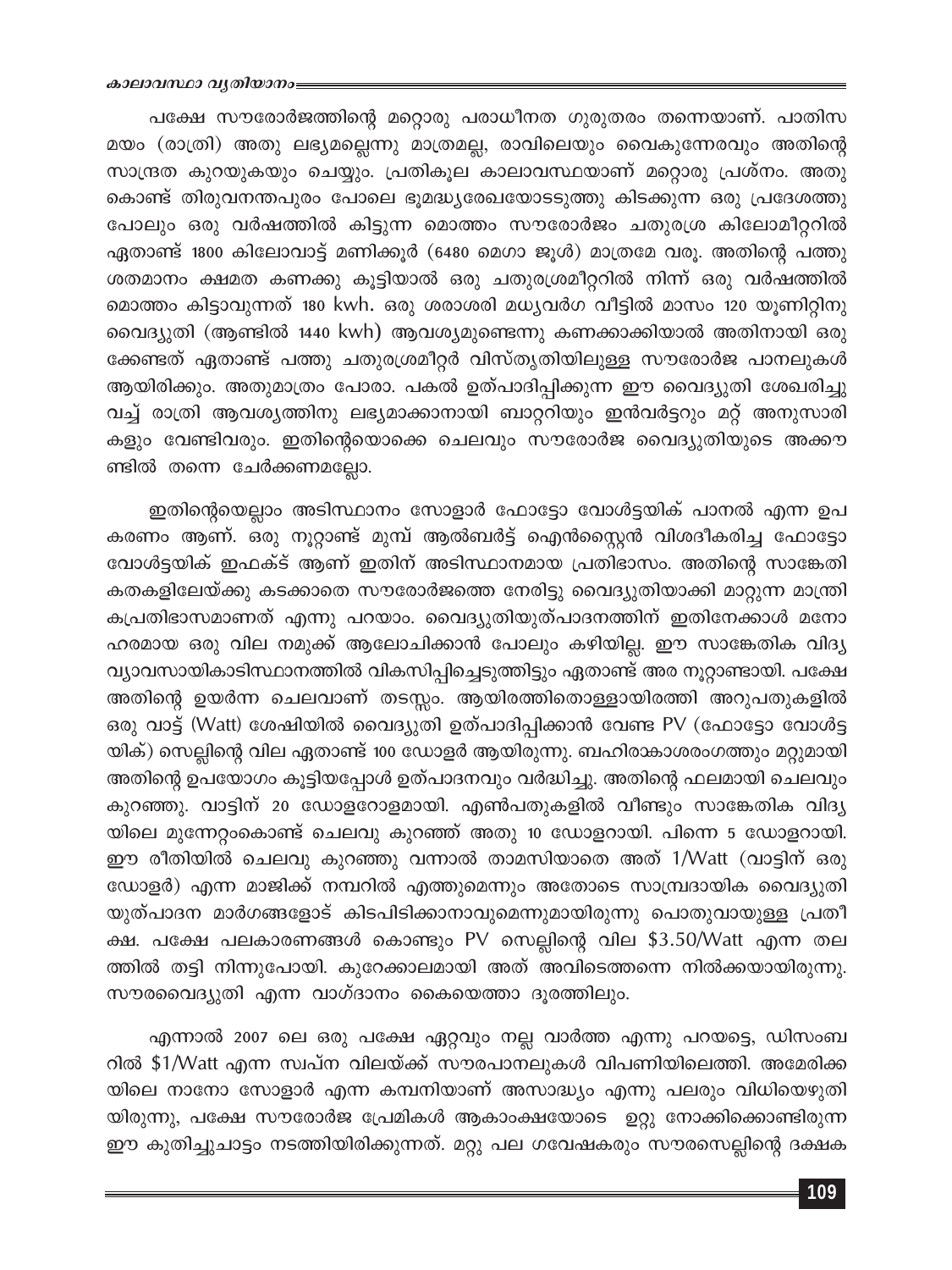#### ≡കാലാവസ്ഥാ വൃതിയാനം

വർദ്ധിപ്പിച്ച് ചെലവു കുറയ്ക്കാൻ ശ്രമിച്ചുകൊണ്ടിരുന്നപ്പോൾ ഇവർ ചെയ്തത് അതിന്റെ ഉത്പാദന സങ്കേതത്തിൽ വിപ്ലവകരമായ ഒരു പരീക്ഷണം നടത്തുകയാണ്. വളരെ കനം കുറഞ്ഞ ലോഹപാളികളിൽ അച്ചടിവിദ്യയിലൂടെ സെല്ലുകൾ ആലേഖനം ചെയ്യുകയാ ണവർ. അതിന്റെ വിശദവിവരങ്ങൾ ഇനിയും ലഭ്യമല്ല. പക്ഷേ കച്ചവടാടിസ്ഥാനത്തിൽ വാട്ടിന് ഒരു ഡോളർ എന്ന വിലയ്ക്ക് അവർ സൗര പാനലുകൾ കയറ്റി അയച്ചു തുടങ്ങി യിരിക്കുന്നു.

ഈ വിലയ്ക്ക് പാനലുകൾ ലഭ്യമായാൽ നിലവിലുള്ള താപനിലയങ്ങളിലെ വൈദ്യുതി വിൽക്കുന്ന വിലയ്ക്കു തന്നെ സൗര വൈദ്യുതിയും വിൽക്കാൻ കഴിയും. ഓരോ വീടിന്റെയും പുരപ്പുറത്തു തന്നെ ഒരു മിനി പവർ പ്ലാന്റ്. ഒരു സൗരപരവതാനി ഏതാണ്ട് ഒന്നര കിലോവാട്ടു ശേഷിയിൽ വൈദ്യുതി ഉത്പാദിപ്പിക്കണം. അതിനുള്ള പാനലിന് 1500 ഡോളർ (60,000 രൂപ). അതു സൂക്ഷിച്ചു വയ്ക്കാനുള്ള ബാറ്ററിയും ഇൻവർട്ടറും ചേർന്ന UPS സംവിധാനത്തിന് ഏകദേശം 40,000 രൂപ. ഒരുലക്ഷം രൂപ മുട ക്കിയാൽ ഒരു ഇടത്തരം വീടിന് വൈദ്യുതിയുടെ കാര്യത്തിൽ സ്വയം സമ്പൂർണമാകാം. വേണമെങ്കിൽ, കൂടുതൽ ശേഷിയുള്ള പാനലുകൾ സ്ഥാപിച്ച് അധികമുള്ള വൈദ്യുതി ഇലക്ട്രിസിറ്റി ബോർഡിന്റെ ലൈനിലേയ്ക്കു നൽകുകയുമാകാം. അങ്ങനെ നാടിന്റെ നാനാഭാഗത്തു നിന്നുമുല്പാദിപ്പിച്ചു നൽകുന്ന ലക്ഷക്കണക്കിന് ഉത്പാദകരെ സംയോ ജിപ്പിക്കുന്ന ഒരു ഗ്രിഡിൽ കേന്ദ്രീകൃതമായ ഊർജസംഭരണികൾ ഉണ്ടെങ്കിൽ, ഓരോ വീട്ടിലും UPS സ്ഥാപിക്കുന്ന ചെലവ് കുറയ്ക്കാനും കഴിയും.

## ഊർജസംഭരണികൾ (Energy Storage)

വൈദ്യുതി സംഭരിച്ചു സൂക്ഷിച്ചു വയ്ക്കാനുള്ള ചെലവു ഭീമമാണെന്ന് എല്ലാവർക്കും അറിയാം. ബാറ്ററികൾക്ക് ആരംഭച്ചെലവു മാത്രമല്ല, ഏതാനും വർഷം കൂടുമ്പോൾ മാറ്റു കയും വേണം. എന്നാൽ വൈദ്യുതി ആവശ്യത്തിലധികം ഉത്പാദിപ്പിക്കുന്ന സമയത്ത് അതുപയോഗിച്ച് ജലം വൈദ്യുതി വിശ്ലേഷണം നടത്തി ഹൈഡ്രജൻ ഉത്പാദിപ്പിച്ചു സൂക്ഷിച്ചു വയ്ക്കാം. പിന്നീട് ആവശ്യാനുസരണം ആ ഹൈഡ്രജൻ എഞ്ചിനുകളിലൂ ടെയോ, ഫ്യൂവൽ സെല്ലുകളിലൂടെയോ, വൈദ്യുതി ഉത്പാദനത്തിനോ, വാഹനങ്ങൾ ഓടിക്കുന്നതിനോ ഉപയോഗിക്കാം. ഹൈഡ്രജൻ സൂക്ഷിച്ചു വയ്ക്കുന്നതിന് ഉന്നതമർദ്ദ സിലിണ്ടറുകൾ, ശീതീകരിച്ച് ദ്രവരൂപത്തിലാക്കൽ, മെറ്റൽ ഹൈഡ്രൈഡുകൾ തുടങ്ങിയ സങ്കേതങ്ങളും ആകാം. ഹൈഡ്രജൻ എഞ്ചിനുകൾ ഇപ്പോൾ തന്നെ ലഭ്യമാണ്. ഫ്യൂവൽ സെല്ലുകൾ വ്യാപകമായി ഉപയോഗത്തിൽ വന്നു തുടങ്ങി. ഒരു ഊർജവാഹി (Energy Carrier) എന്ന നിലയിൽ ഹൈഡ്രജന് വമ്പിച്ച സാധ്യതകളാണുള്ളത്.

സൗരോർജം ശേഖരിച്ചു വച്ച് പിന്നീട് ഉപയോഗിക്കുന്നതിനുള്ള പരോക്ഷമായ ഒരു മാർഗം പംപ്ഡ് സ്റ്റോറേജ് (Pumped Storage) ആണ്. ഡിമാണ്ടു കുറവുള്ള സമയത്ത് ജല വൈദ്യുത നിലയങ്ങൾ ഭാഗിക ശേഷിയിൽ പ്രവർത്തിപ്പിക്കേണ്ടി വരുമ്പോൾ അതിന്റെ ദക്ഷത വളരെ താഴും. വൈദ്യുതിയുത്പാദനം കുറയുന്നതിനുസരിച്ച് ജലവിനിയോഗം കുറയില്ല. ഇതു നഷ്ടമാണ്. അതൊഴിവാക്കുന്നതിനുള്ള ഒരു വഴിയാണ് പംപ്ഡ് സ്റ്റോറേ ജ്. ജലവൈദ്യുതി നിലയത്തെ ഏതായാലും പൂർണശേഷിയിൽ പ്രവർത്തിപ്പിക്കുക അപ്പോൾ ജനിപ്പിക്കുന്ന അധികവൈദ്യുതി ഉപയോഗിച്ച് താഴ്ന്ന നിരപ്പിൽ നിന്നും (ജല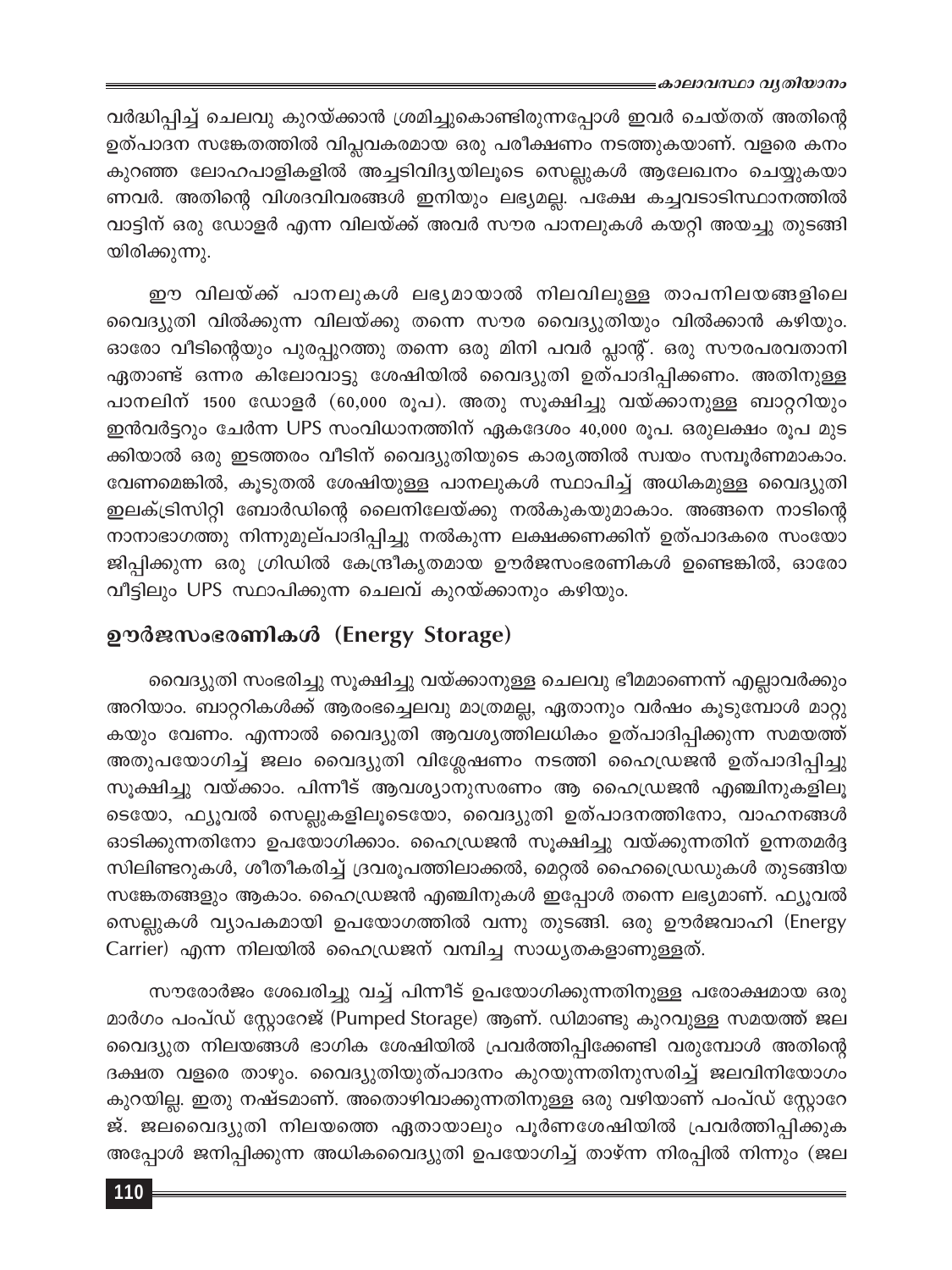വൈദ്യുത നിലയത്തിന്റെ നിർഗമനത്തിൽ നിന്നും) വെള്ളം പംപു ചെയ്ത് വീണ്ടും ഉയർന്ന നിരപ്പിലുള്ള ജലാശയത്തിൽ കയറ്റുന്നു. പിന്നീട് ഡിമാണ്ടു കൂടുതലുള്ള സമ യത്ത് ഇതേ ജലം ഉപയോഗിച്ച് വീണ്ടും വൈദ്യുതിയുത്പാദനം നടത്താം. ഭാഗികശേ ഷിയിൽ പ്രവർത്തിക്കുമ്പോഴുള്ള ദക്ഷതക്കുറവ് പരിഹരിക്കുന്നതിലൂടെ മൊത്തം വൈദ്യുതി ലഭ്യത വർദ്ധിക്കുന്നു എന്നു മാത്രമല്ല, പീക്ക് ഡിമാണ്ടു സമയത്ത് കൂടുതൽ വൈദ്യുതി ഉത്പാദിപ്പിക്കാനുള്ള വെള്ളം ലഭ്യമാക്കുന്നു എന്ന ഗുണം കൂടി ഈ രീതി ക്കുണ്ട്.

ഇതേ തന്ത്രം സൗരോർജം ശേഖരിച്ചു വയ്ക്കാനുള്ള ഒരു പരോക്ഷമാർഗമായും ഉപയോഗിക്കാം. ഉദാഹരണത്തിന് നമ്മുടെ ഇടുക്കി ജലാശയത്തിന്റെ കാര്യം എടുക്കാം. അതിന് 60 ച.കി.മീ. വിസ്തൃതി ഉണ്ടെന്ന് മുന്നേ സൂചിപ്പിച്ചുവല്ലോ. അതിന്റെ മൂന്നി ലൊന്നു ഭാഗത്ത് ചങ്ങാടങ്ങൾ നിരത്തി അവയിൽ സൗരപാനലുകൾ സ്ഥാപിച്ചു എന്നു കരുതുക. 20 ച.കി.മീ. വിസ്തൃതിയിൽ പതിക്കുന്നത് 20,000 മെഗാവാട്ട് സൗരോർജമാണ്. സൗരസെല്ലുകളുടെ ദക്ഷത 10% എന്നു സങ്കൽപിച്ചാൽ 2000 മെഗാവാട്ടു വൈദ്യുതി പകൽ സമയത്ത് അവിടെ നിന്ന് ഉത്പാദിപ്പിക്കാൻ കഴിയും. കേരളത്തിൽ പകൽ സമയത്ത് ഇത്രയും വൈദ്യുതിയുടെ ആവശ്യമുണ്ടാകാറില്ലെങ്കിൽ അധിക വൈദ്യുതി ഉപയോഗിച്ച് ഇടുക്കിയുടെ നിർഗമന ഘട്ടത്തിന് (മൂഴിയാർ) താഴെ യുക്തമായ ഒരു സ്ഥലത്തു നിർമി ക്കുന്ന ഒരു ചെറു ജലാശയത്തിൽ ശേഖരിക്കപ്പെടുന്ന വെള്ളം പംപു ചെയ്ത് വീണ്ടും ഇടുക്കി ജലാശയത്തിലെത്തിക്കാം. സന്ധ്യാസമയത്ത് ഡിമാണ്ടു കൂടുതലുള്ളപ്പോൾ ഇതേ വെള്ളം (അതായത് ഇടുക്കി ജലാശയത്തിലെ വെള്ളം) ഉപയോഗിച്ച് വൈദ്യുതി ഉത്പാ ദിപ്പിക്കുകയും ചെയ്യാം. ഇടുക്കിയിൽ ഇപ്പോൾ സ്ഥാപിതശേഷി 780 മെഗാവാട്ട് ഉണ്ടെ ങ്കിലും വർഷം മുഴുവൻ തുടർച്ചയായി ഈ ശേഷിയിൽ വൈദ്യുതി ഉത്പാദിപ്പിക്കാൻ ജലാശയത്തിൽ ശേഖരിക്കപ്പെടുന്ന വെള്ളം മതിയാവില്ല. പംപ്ഡ് സ്റ്റോറേജ് വന്നു കഴി ഞ്ഞാൽ ആ പ്രശ്നം ഉണ്ടാവില്ല. മാത്രവുമല്ല, ആവശ്യമെങ്കിൽ പുതിയ ടണലുകളും പെൻസ്റ്റോക്കുകളും യന്ത്രങ്ങളും സ്ഥാപിച്ച് ഇടുക്കി പദ്ധതിയുടെ ശേഷി വർദ്ധിപ്പിക്കു കയും ചെയ്യും. പകൽ സമയത്ത് സൗരോർജം കൊണ്ട് ഉത്പാദിപ്പിക്കുന്ന വൈദ്യുതി യിൽ നിന്ന് പമ്പിങ്ങിലെ നഷ്ടവും മറ്റുമായി കുറേ ഊർജം ചോർന്നു പോകുമെങ്കിലു ഏറെമെച്ചങ്ങളും സാദ്ധ്യതകളുമുള്ള ഒരു ഊർജ്ജസംഭരണ തന്ത്രമാണ് പംപ്ഡ് സ്റ്റോറേ ജ്. കേരളത്തിൽ ഇതിന്റെ സാദ്ധ്യതകൾ ഗൗരവബുദ്ധിയോടെ പഠിക്കേണ്ടതുണ്ട്.

### സൗരതാപനിലയങ്ങൾ

മുകളിൽ പരാമർശിച്ചതെല്ലാം സോളാർ ഫോട്ടോ വോൾട്ടയിക് സാങ്കേതികവിദ്യ യുടെ കാര്യമാണ്. സൂര്യന്റെ ചൂട് ഉപയോഗിച്ച് വെള്ളം ചൂടാക്കാനും, ഇതിനെ സാന്ദ്രീ കരിപ്പിച്ച് (concentrate) നീരാവി ഉത്പാദിപ്പിക്കാനും, ആ നീരാവിയുപയോഗിച്ച് യന്ത്രം ചലിപ്പിക്കാനും വൈദ്യുതിയുണ്ടാക്കാനും കഴിയും എന്നത് ഒരു നൂറ്റാണ്ടിലേറെയായി അറിയാവുന്ന കാര്യമാണ്. വളരെയധികം പരീക്ഷണ നിലയങ്ങളും സ്ഥാപിക്കപ്പെട്ടിട്ടു ണ്ട്. എണ്ണ കത്തിക്കുന്ന വൈദ്യുതി പവർ പ്ലാന്റുകളോടു കിടപിടിക്കുന്ന വിലയ്ക്ക് വൈദ്യുതി ഉത്പാദിപ്പിച്ചു വിൽക്കാൻ സൗരതാപ നിലയങ്ങൾക്കും ക്രമേണ കഴിയും എന്നാണു പ്രതീക്ഷ. എങ്കിലും വളരെയധികം യന്ത്രസാമഗ്രികളും സങ്കീർണ സംവിധാ